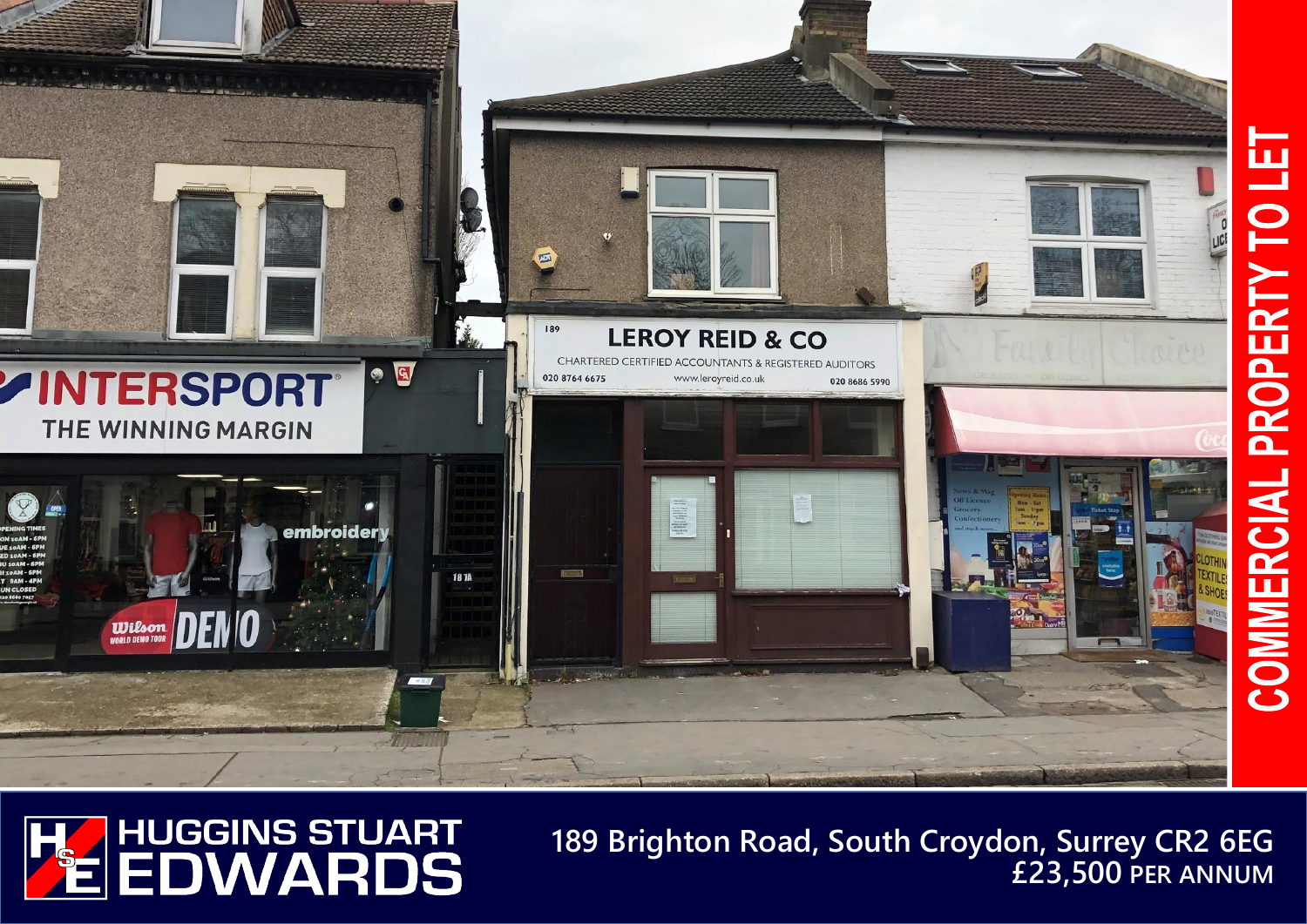## **189 Brighton Road, South Croydon CR2 6EG TO LET Approx 1,506 sqft (139.96 sqm)**

#### **DESCRIPTION**

Ground floor commercial property situated in a prominent position in South Croydon providing ample office/ retail accommodation from the front of the property leading through to a large, single storey, extension at the rear which benefits from rear access and a loading door. In addition, there is a good sized kitchen area, W.C's and a lower ground floor area providing further office/storage accommodation. The property would suit a variety of occupiers including retail, office, and others within Class E use.

| Ground       | 1,176 sqft | 109.3 sqm  |
|--------------|------------|------------|
| Lower Ground | $330$ sqft | 30.66 sqm  |
| <b>TOTAL</b> | 1,506 sqft | 139.96 sqm |

#### **USE**

Class E (Commercial Business & Service).

#### **RENT**

£23,500 per annum exclusive.

#### **LEASE**

New lease, terms to be agreed.

#### **LOCATION**

Situated to the south of South Croydon town centre prominently located on the busy Brighton (A235) Road within walking distance of numerous retail premises and bus services serving the surrounding areas. South Croydon,

Sanderstead and Purley Oaks stations are all within 15 minutes walk of the property providing regular services to East Croydon and London terminals. Unrestricted on-street parking is available in the nearby Mansfield Road.

#### **RATES**

Rateable value: £9,300 (information taken from Valuation Office website). Non-domestic uniform rates payable at 49.9p in the £ (2021/2022)

### **EPC**

C-59

#### **LEGAL COSTS**

Each party to bear their own legal costs.

#### **VIEWING**

Strictly by appointment via sole agents Huggins Stuart Edwards.

#### **CONTACT**

Huggins Stuart Edwards – Croydon Office 102 & 104 High Street, Croydon, CR9 1TN

T: 020 8688 8313

E: croydon@hsedwards.co.uk

**DATE FOLIO NUMBER** February 2022 30111 (CL)

#### **SUBJECT TO CONTRACT**

**Important: See Disclaimer Notice below.**



# **HUGGINS STUART EDWARDS**

## **COMMERCIAL ESTATE AGENTS PROPERTY CONSULTANTS**

102-104 HIGH STREET **CROYDON** CR9 1TN **020 8688 8313**

> APEX HOUSE 10 WEST STREET EPSOM KT18 7RG **01372 740555**

Huggins Stuart Edwards Commercial Ltd is a limited company registered in England & Wales. Company number 12280950. Registered office: Apex House, 10 West Street, Epsom, KT18 7RG. Huggins Stuart Edwards Commercial Ltd for themselves and for vendors or lessors of this property whose agents they are give notice that the particulars are set out as general outline only for the guidance of intended purchasers or lessees, and do not constitute, nor constitute part of, an offer or contract. All descriptions, dimensions, reference to condition and necessary permissions for use and occupation, and other details are given without responsibility and any intending purchasers or lessees should not rely on them as statements or representations of fact but must satisfy themselves by inspection or otherwise as to the correctness of each of them. No person in the employment of Huggins Stuart Edwards Commercial Ltd has any authority to make or give any representation<br>or warranty whatsoever in relation to this property. Unless otherwise stated, all prices and rents are quoted<br>exclusi independently as to the incidence of VAT in respect of any transaction. The properties are offered subject to contract and being unsold or unlet and no responsibility is taken for any inaccuracy or expenses incurred in viewing. Huggins Stuart Edwards Commercial Ltd have not made any investigations into the existence or otherwise of any issues concerning pollution and potential land, air or water contamination or tested any of the services and no warranty is given or implied. The purchasers or lessees are responsible for making their own enquiries in these regards.

# **www.hsedwards.co.uk**